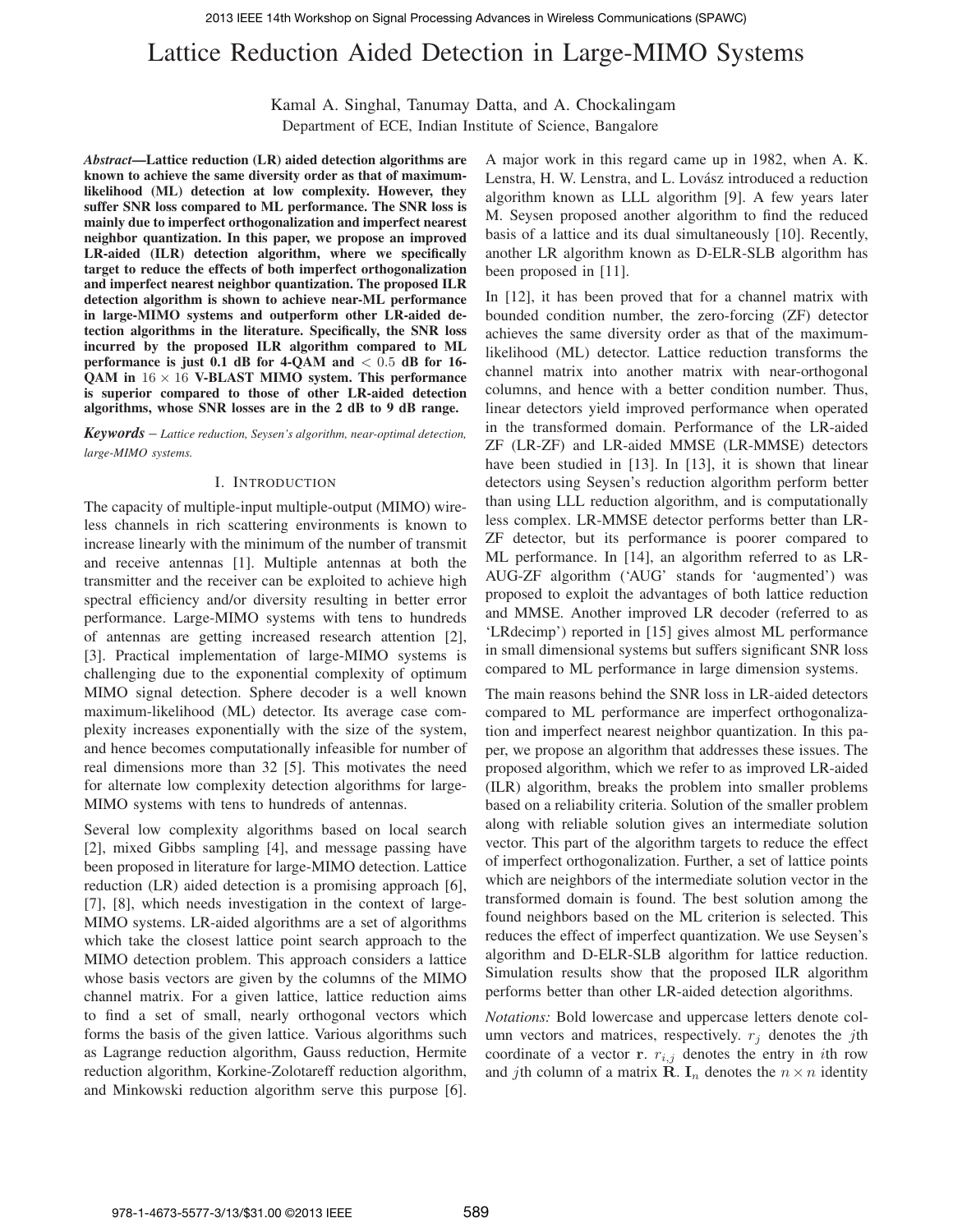matrix.  $|\mathcal{A}|$  and  $\mathcal{A}^c$  denote the cardinality and complement of set  $A$ , respectively.  $Q(.)$  denotes the nearest neighbor quantization operation.  $\Re(.)$  and  $\Im(.)$  denote the real and complex parts of a complex argument, respectively.  $(.)^T$ denotes the transpose operation.

## II. SYSTEM MODEL

Consider a V-BLAST MIMO system with  $n_t$  transmit antennas and  $n_r$  receive antennas. The MIMO channel matrix is denoted by  $H_c$ , whose  $(i, j)$ th entry  $h_{c_{i,j}}$  denotes the complex channel gain between jth transmit antenna and ith receive antenna.  $h_{c_{i,j}}, \forall i = 1, \cdots, n_r, j = 1, \cdots, n_t$ are circularly symmetric complex Gaussian distributed with mean zero and unit variance. Each transmit antenna transmits a complex symbol from a square constellation set  $A + jA$ , where  $A$  is a subset of  $\mathbb Z$  (set of integers). For example, for 16-QAM constellation set,  $A = \{-3, -1, 1, 3\}$ . The received signal vector at the receiver is given by

$$
\mathbf{y}_c = \mathbf{H}_c \mathbf{x}_c + \mathbf{n}_c,\tag{1}
$$

where  $y_c$  is the received vector of size  $n_r \times 1$ ,  $x_c$  is the transmitted vector of size  $n_t \times 1$ ,  $n_c$  is the complex additive white Gaussian noise vector of size  $n_r \times 1$ , and  $\mathbf{n}_c \sim \mathcal{CN}(0, \sigma^2 \mathbf{I}_{n_r})$ . The average signal-to-noise ratio in dB is defined as  $10\log_{10}\frac{n_t E_s}{\sigma^2}$ , where  $E_s$  is the average signal energy. The complex-valued system model in (1) can be converted into a real-valued system model

$$
y = Hx + n,\t(2)
$$

by the following transformations:

$$
\mathbf{H} = \begin{bmatrix} \Re(\mathbf{H}_c) & -\Im(\mathbf{H}_c) \\ \Im(\mathbf{H}_c) & \Re(\mathbf{H}_c) \end{bmatrix}, \quad \mathbf{y} = \begin{bmatrix} \Re(\mathbf{y}_c) \\ \Im(\mathbf{y}_c) \end{bmatrix},
$$

$$
\mathbf{x} = \begin{bmatrix} \Re(\mathbf{x}_c) \\ \Im(\mathbf{x}_c) \end{bmatrix}, \quad \mathbf{n} = \begin{bmatrix} \Re(\mathbf{n}_c) \\ \Im(\mathbf{n}_c) \end{bmatrix}. \tag{3}
$$

Under the assumption that the channel matrix is known at the receiver, and that all the transmitted vectors are equally likely, the ML decision rule can be expressed as

$$
\mathbf{x}_{ML} = \underset{\mathbf{x} \in \mathcal{A}^{2n_t}}{\operatorname{argmin}} \|\mathbf{y} - \mathbf{H}\mathbf{x}\|^2. \tag{4}
$$

Brute force evaluation of the problem in (4) involves the computation of ML cost, i.e.,  $\|\mathbf{y} - \mathbf{Hx}\|^2$ , for all  $|\mathcal{A}|^{2n_t}$ possible transmit vectors, which is computationally infeasible for large  $|\mathcal{A}|$  and  $n_t$ . Hence, our interest is in low-complexity algorithms that can achieve close to ML performance in large dimensions.

#### III. LR-AIDED DETECTORS

In this section, we present a brief summary of existing LRaided detectors. Let us define lattice  $S$  as

$$
S \triangleq \{ \mathbf{x} : x_i \in \mathcal{A}, 1 \le i \le 2n_t \},\tag{5}
$$

and

$$
\mathcal{V} \triangleq \{ \mathbf{v} : \mathbf{v} = \mathbf{H}\mathbf{x}, x_i \in \mathcal{A}, 1 \le i \le 2n_t \}. \tag{6}
$$

Note that  $S$  denotes the transmit lattice and  $V$  is the lattice containing received points without noise. Reducing the channel matrix H using any LR algorithm, we get  $H = HT$ ,

where  $T$  is a unimodular matrix. Thus, the system model equation (2) changes to

$$
y = Hz + n,\t(7)
$$

where  $z = T^{-1}x$ . The detected solution vectors obtained using LR-ZF and LR-MMSE detectors, denoted by  $\hat{x}_{LR-ZF}$ and  $\widehat{\mathbf{x}}_{\text{LR-MMSE}}$  are computed as follows:

$$
\widehat{\mathbf{x}}_{\text{LR-ZF}} = \mathcal{Q}\left(\mathbf{T}\mathcal{Q}\left([\widetilde{\mathbf{H}}^T\widetilde{\mathbf{H}}]^{-1}\widetilde{\mathbf{H}}^T\mathbf{y}\right)\right)
$$
\n
$$
\widehat{\mathbf{x}}_{\text{LR-MMSE}} = \mathcal{Q}\left(\mathbf{T}\mathcal{Q}\left([\widetilde{\mathbf{H}}^T\widetilde{\mathbf{H}} + \frac{\sigma}{\sqrt{n_t E_s}}\mathbf{T}^T\mathbf{T}]^{-1}\widetilde{\mathbf{H}}^T\mathbf{y}\right)\right).
$$

In [14], the authors have proposed an enhanced LR-aided linear detector by rewriting the system model equation as follows:

$$
\begin{bmatrix} \mathbf{y} \\ \mathbf{0}_{2n_t} \end{bmatrix} = \begin{bmatrix} \mathbf{H} \\ \frac{\sigma}{\sqrt{n_t E_s}} \mathbf{I}_{2n_t} \end{bmatrix} \mathbf{x} + \begin{bmatrix} \mathbf{n} \\ -\frac{\sigma}{\sqrt{n_t E_s}} \mathbf{I}_{2n_t} \mathbf{x} \end{bmatrix}.
$$
 (8)

Performing ZF on (8) is equivalent to performing MMSE on (2). Let us define  $y_{\text{aug}} =$  $\int y$  $\overline{\mathbf{0}}_{2n_t}$  $\overline{\phantom{a}}$ and  $H_{\text{aug}} =$  $\begin{bmatrix} 1 \end{bmatrix}$  $\frac{\sigma}{\sqrt{n_t E_s}} \mathbf{I}_{2n_t}$  $\overline{\phantom{a}}$ . Lattice reduction of matrix  $H_{aug}$  gives us  $H_{aug} = H_{aug} T_{aug}$ , where  $T_{\text{aug}}$  is a unimodular matrix. LR-aided ZF on augmented system (LR-AUG-ZF) detector performs LR-ZF on (8) to obtain  $\widehat{\mathbf{x}}_{LR\text{-AUG-ZF}}$  as

$$
\widehat{\mathbf{x}}_{LR\text{-}AUG\text{-}ZF} = \mathcal{Q}(\mathbf{T}_{\text{aug}}\mathcal{Q}((\widetilde{\mathbf{H}}_{\text{aug}}^T\widetilde{\mathbf{H}}_{\text{aug}})^{-1}\widetilde{\mathbf{H}}_{\text{aug}}^T\mathbf{y}_{\text{aug}})).
$$

Though the LR-AUG-ZF detector in [14] improved the BER performance beyond the performance of LR-ZF and LR-MMSE detectors, it still performs significantly poorer compared to the ML detector.

In [15], another LR-aided detector known as 'LRdecimp' is proposed. In the LRdecimp algorithm,  $x_i$  is assumed to be known as  $A_i$  and its effect is removed from the system equation. LR-ZF or LR-MMSE or LR-AUG-ZF detection is performed on this altered system model to obtain a candidate solution. This operation is repeated for  $1 \leq i \leq 2n_t$ , and  $1 \leq j \leq |\mathcal{A}|$ , and the best among the candidate vectors is declared as the final solution. LRdecimp algorithm achieves very close to ML performance in small number of antennas, but its performance degrades with increasing system dimension.

The main reasons behind the poor performance in LR-aided detectors compared to ML performance are imperfect orthogonalization and imperfect nearest neighbor quantization. The reduced lattice is not perfectly orthogonal, and hence linear detectors perform sub-optimally. The SNR loss compared to the optimal performance increases with the number of dimensions. Also, the different coordinates of the coefficient vector in the transformed domain are not independent. This information is completely ignored during quantization, causing information loss which results in detecting a vector in the transformed domain z such that  $z \neq Tx$  for any  $x \in S$ .

In the following section, we propose an improved LR-aided (ILR) detection algorithm which tries to alleviate both the above mentioned problems faced in LR-aided detection.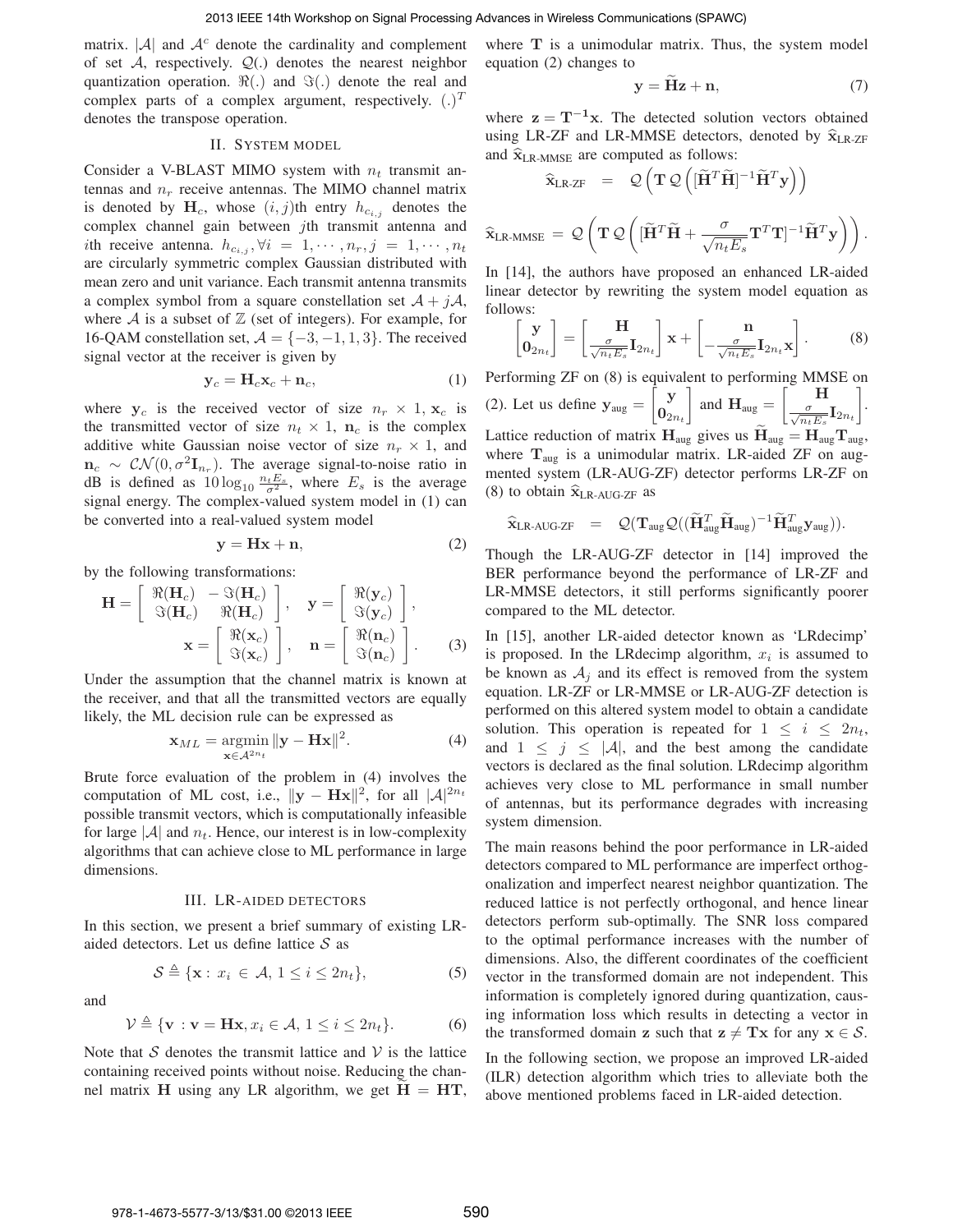#### IV. PROPOSED IMPROVED LR-AIDED (ILR) DETECTION

In this section, we propose an improved LR-aided (ILR) detection algorithm which mitigates the effects of both imperfect orthogonalization and imperfect quantization. It can be observed that, if we perform lattice reduction on a subspace of a given space, the obtained basis vectors are more orthogonal than the basis vectors obtained by performing lattice reduction of the given space. Thus, we break the problem into problems of smaller dimensions where the task is to reduce the basis vectors of a subspace of the entire space spanned by the columns of the channel matrix H. This gives us better orthogonality and the effect of imperfect orthogonalization can be reduced. We also alleviate the effect of imperfect nearest neighbor quantization by finding the best neighbor of the detected z, which when transformed back into x-domain gives a valid lattice point in  $S$ .

In the proposed ILR algorithm, for  $1 \leq i \leq 2n_t$  and  $1 \leq$  $j \leq |\mathcal{A}|$ ,  $x_i$  is assumed to be known as  $\mathcal{A}_j$  and its effect is removed from (2). Thus, the system model transforms to

$$
\mathbf{y}' = \mathbf{H}'\mathbf{x}' + \mathbf{n}, \tag{9}
$$

where  $\mathbf{y}' = \mathbf{y} - A_j \mathbf{h}_i$ ,  $\mathbf{H}' = [\mathbf{h}_1 \mathbf{h}_2 \cdots \mathbf{h}_{i-1} \mathbf{h}_{i+1} \cdots \mathbf{h}_{2n_t}],$  $\mathbf{x}' = [x_1 \, x_2 \cdots x_{(i-1)} \, x_{(i+1)} \cdots x_{(2n)}]^T$ . The solution of (9) along with  $A_i$  gives a candidate solution vector. For different  $(i, j)$  pairs,  $2n_t|\mathcal{A}|$  candidate solutions are obtained. The final solution is chosen based on the ML cost among all the  $2n_t|\mathcal{A}|$ candidate solutions. The candidate solution is found by the following procedure.

In order to get the advantages of both MMSE and LR together, we change (9) to

where 
$$
\mathbf{y}'_{\text{aug}} = \begin{bmatrix} \mathbf{y}'_{\text{aug}} \\ \mathbf{y}' \\ \mathbf{0}_{2n_t-1} \end{bmatrix}
$$
,  $\mathbf{H}'_{\text{aug}} \mathbf{x}' + \mathbf{n}'_{\text{aug}} \mathbf{H}'_{12n_t-1}$  (10)  
\n
$$
\begin{bmatrix} \mathbf{n} \\ -\frac{\sigma}{\sqrt{n_t E_s}} \mathbf{I}_{2n_t-1} \mathbf{x}' \end{bmatrix}
$$
. Lattice reduction on  $\mathbf{H}'_{\text{aug}}$  gives  $\widetilde{\mathbf{H}}'_{\text{aug}}$  and  $\mathbf{T}'_{\text{aug}}$  related as  $\widetilde{\mathbf{H}}'_{\text{aug}} = \mathbf{H}'_{\text{aug}} \mathbf{T}'_{\text{aug}}$ . The system equation (10) is solved to obtain  $\mathbf{r}'$  and  $\mathbf{z}'$  as

$$
\mathbf{r}' = (\widetilde{\mathbf{H}}_{aug}^{\prime T} \widetilde{\mathbf{H}}_{aug}^{\prime})^{-1} \widetilde{\mathbf{H}}_{aug}^{\prime T} \mathbf{y}_{aug}^{\prime}, \qquad (11)
$$

$$
\mathbf{z}' = \mathcal{Q}(\mathbf{r}'). \tag{12}
$$

We decide  $z'_i, i \in \{1, 2, \dots, 2n_t\}$  to be reliable based on a reliability criteria. Reliable coordinates are assumed to be correctly detected and their effects are removed from  $z'$ . Thus, we are left with an over determined system problem which is solved in the same way as the original problem, recursively. The more is the number of reliable coordinates, the better is the orthogonality in the next recursion. So, the reliable condition should be such that only the correctly detected coordinates are considered reliable, and, at the same time, correctly detected coordinates should not be considered unreliable. Thus, both too weak and too strong reliable condition will give us poor performance. We employ the following reliability criteria:

$$
|z'_i - r'_i| < \theta_1,
$$
\n
$$
\sigma^2 g_{i,i} < \theta_2, \quad \text{and}
$$
\n
$$
(\sigma^2 g_{i,i}) (|z'_i - r'_i|) < \theta_3,
$$
\n
$$
(13)
$$

where  $\mathbf{G} = ((\widetilde{\mathbf{H}}'_{\text{aug}})^T (\widetilde{\mathbf{H}}'_{\text{aug}}))^{-1}$ , and  $\theta_1, \theta_2, \theta_3$  are heuristically chosen parameters. For a PAM constellation set with only odd symbols, e.g.,  $\{-3, -1, 1, 3\}$ ,  $|z'_i - r'_i|$  < 1 ∀i ∈  $\{1, 2, \dots, 2n_t\}$ . So, the range of  $\theta_1$  is  $0 < \theta_1 < 1$ . Smaller the value of  $\theta_1$ , stronger is the reliable condition.  $\theta_2$  is a measure of the covariance of noise. Large values of  $\theta_2$  means the coordinate with large variance of noise is considered reliable.  $\theta_3$  further strengthens the reliability condition and is always less than  $\theta_1 \theta_2$ .

The above recursive algorithm is continued until no reliable coordinate is found or depth of recursion  $(d_n)$  is less than the maximum allowed number of recursions, denoted by  $max\_depth$ . In this case, the quantized solution is assumed to be free from the effects of imperfect orthogonalization. We refer to above procedure as 'modification 1' (labeled as 'Mod.1'), which is listed in **Algorithm 1** below.

| Algorithm 1 Mod.1_Procedure (Detection using reliability criteria) |  |  |  |  |
|--------------------------------------------------------------------|--|--|--|--|
|                                                                    |  |  |  |  |

- 1: **Input**: y, H,  $max\_depth$ ,  $d_p$ ,  $\theta_1$ ,  $\theta_2$ ,  $\theta_3$ ;
- 2: Set  $n_t$  = number of columns in (**H**);
- 3: Set  $\mathcal{R} = \text{NULL}$ ; /\*  $\mathcal{R}$  is a set of reliable coordinates \*/
- 4:  $(\mathbf{H}, \mathbf{T}) = \text{LR } (\mathbf{H});$  /\* Reduce the channel matrix  $\mathbf{H}$  \*/
- 5:  $\mathbf{r} = (\widetilde{\mathbf{H}}^T \widetilde{\mathbf{H}})^{-1} \widetilde{\mathbf{H}}^T \mathbf{y};$
- 6:  $\bar{z} = \mathcal{Q}(r)$ ; 7:  $f = \bar{z}$ ;
- 8: **for**  $i = 1 : n_t$  **do**
- 9: **if** (13) is satisfied **then**
- 10: Add  $i$  to  $\mathcal{R}$ .

11: else  
12: Set 
$$
f_i = 0
$$
.

- 12: Set  $f_i = 0$ .<br>13: **end if** end if
- 14: **end for**
- 15:  $y_{layer} = y \widetilde{H}f$ ;
- 16:  $\mathbf{H}_{\text{layer}} = {\tilde{\mathbf{h}}_i} \ \forall i \in \mathcal{R}^c;$
- 
- 17: **if**  $|\mathcal{R}| == 0$  or  $d_p > max\_depth$  **then**<br>18:  $\bar{\mathbf{z}}(\mathcal{R}^c) = \mathcal{Q}([(\mathbf{H}_{layer}^T \mathbf{H}_{layer})^{-1} \mathbf{H}_{layer}^T \mathbf{y}_{layer}]);$
- 19: **else**
- 20:  $[\bar{\mathbf{z}}(\mathcal{R}^c), \mathbf{B}]$  = Mod.1\_Procedure( $\mathbf{y}_{\text{layer}}, \mathbf{H}_{\text{layer}}, \text{max\_depth},$  $d_p+1$ ,  $\theta_1$ ,  $\theta_2$ ,  $\theta_3$ );
- 21: **end if** 22: **Output**:  $x = T\overline{z}$ , T.
- Let  $\mathbf{x}'_{det}$  be the solution vector obtained from **Algorithm 1**. Let  $\mathbf{z}'_{det} = \mathbf{T}'_{\text{aug}}^{-1} \mathbf{x}'_{\text{det}}$ . Any lattice point  $\mathbf{z}'_{lat} \in \mathcal{V}'$ , where  $V' = {\mathbf{v}' : \mathbf{v}' = \mathbf{H}'\mathbf{x}', \mathbf{x}' \in \mathcal{A}^{2n_t-1}}$  is related to  $\mathbf{z}'_{det}$  as

$$
\mathbf{z}_{lat}^{\prime} = \mathbf{z}_{det}^{\prime} + \mathbf{w},\tag{14}
$$

where **w** is a quantized noise vector. The problem now reduces to finding a  $\mathbf{z}_{lat}^{\prime}$  close to  $\mathbf{z}_{det}^{\prime}$ , such that  $||\mathbf{y}'_{\text{aug}} - \tilde{\mathbf{H}}'_{\text{aug}} \mathbf{z}'_{lat}||^2$  is minimum possible. Let  $\mathbf{z}'_{lat}^*$  be the solution and the corresponding noise vector be w<sup>∗</sup>. Let us consider  $A \in {\pm 1, \pm 3, \cdots, \pm (2n-1)}$  for some  $n \in \mathbb{Z}$ . Since  $\mathbf{z}_{lat}^{\prime*} = \mathbf{T}_{aug}^{\prime -1} \mathbf{x}^{\prime}, z_{lat_i}^{\prime*}$  can be written as

$$
z_{lat_i}^{\prime *} = \sum_{j=1}^{2n_t - 1} u_{i,j} x_j^{\prime}, \qquad (15)
$$

where  $U = T'^{-1}_{aug}$  is a unimodular matrix. Defining  $l_{max} \triangleq$  $(2n-1)\sum_{i=1}^{2n_t-1}$  $\sum_{j=1}$   $u_{i,j}$ , from (15), we have  $z_{lat_i}^{\prime*} \in \{-l_{max}, (-l_{max}+2), \cdots, l_{max}\}.$  (16)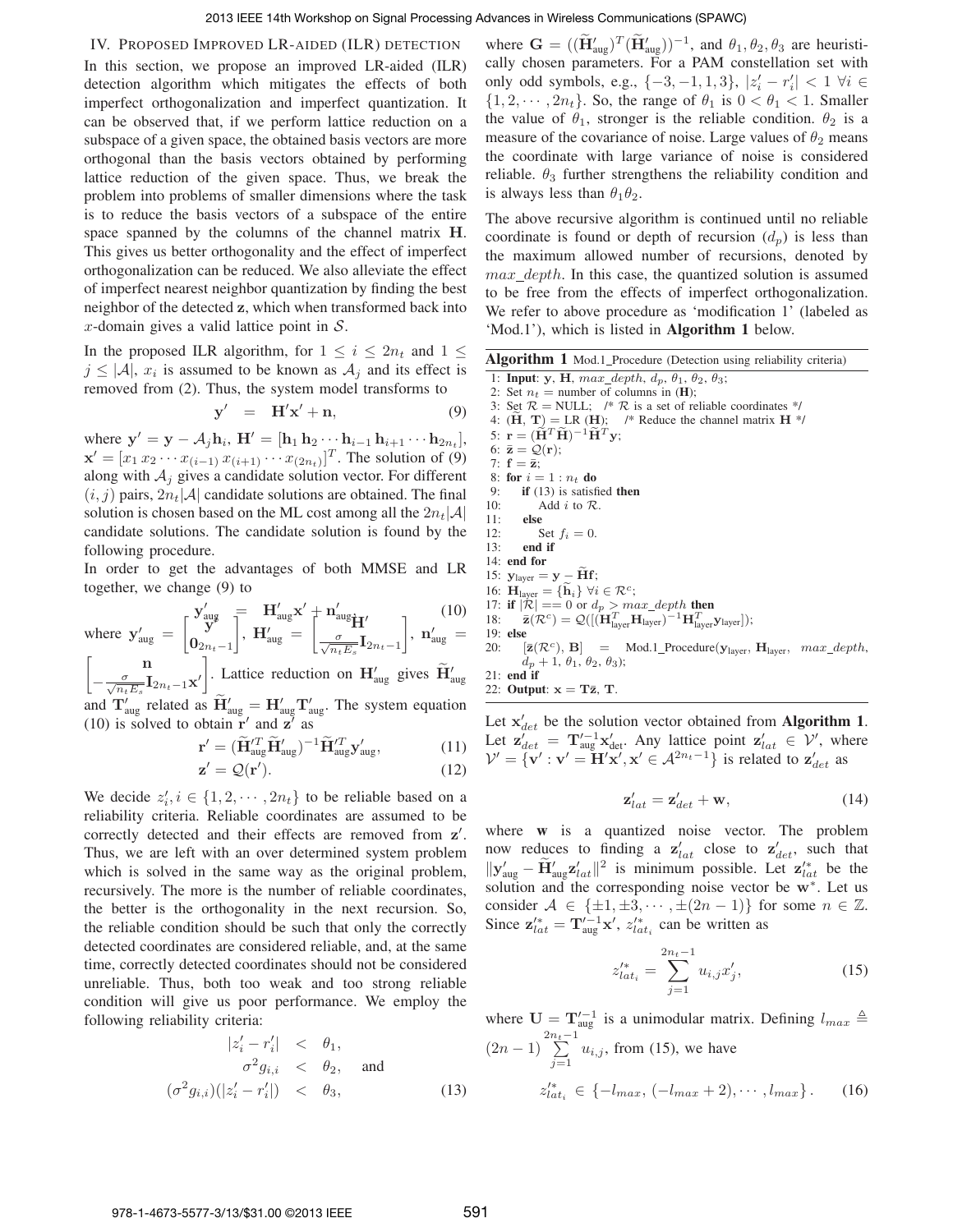Thus, in (14), we have  $w_i^*$  $\in \{0, \pm 2, \pm 4, \cdots\}$ . As  $H'_{\text{aug}}$  is well conditioned, the chances of  $w_i^*$  $i \in$  $\{\pm 4, \pm 6, \cdots\}$  for any  $i \in \{1, 2, \cdots, (2n_t - 1)\}$  is very low. This motivates us to consider  $\mathbf{w}^* \in \{0, \pm 2\}^{2n_t - 1}$  only. Again, as  $H'_{\text{aug}}$  is well conditioned, the zeroth norm of w<sup>∗</sup> is directly related to its Euclidean norm. Thus, we find  $\mathcal{Z} = {\mathbf{z} : \mathbf{z}'_{det} + \mathbf{w}, \mathbf{w} \in \{0, \pm 2\}^{(2n_t - 1)}, ||\mathbf{w}||_0 \leq 2}.$  The best vector in  $Z$  based on the ML cost is the solution vector of (9) in the transformed domain. The above procedure, termed as 'Modification 2' (labeled as 'Mod.2'), aims to reduce the effect of imperfect nearest neighbor quantization.

The overall ILR algorithm that uses both modifications Mod.1 and Mod.2 is listed in **Algorithm 2**.

**Algorithm 2** Improved LR-aided (ILR) detection algorithm. 1: Set  $count = 0$ ,  $\mathbf{m} = [0_{2n_t} | A_t], \mathbf{V} = [0_{2n_t \times 2n_t} | A_t]$ ; 2: **for**  $i = 1 : 2n_t$  **do** 3: **for**  $j = 1$  :  $|\mathcal{A}|$  **do**<br>4: **y'** = **y** -  $\mathcal{A}_j$  **h** 4:  $\mathbf{y}' = \mathbf{y} - \mathcal{A}_j \mathbf{h}_i;$ 5:  $\mathbf{H}' = [\mathbf{h}_1 \ \mathbf{h}_2 \cdots \mathbf{h}_{i-1} \ \mathbf{h}_{i+1} \cdots \mathbf{h}_{2n_t}];$ <br>
6:  $\mathbf{y}_{\text{aug}} = [(\mathbf{H}')^T \mathbf{0}_{(2n_t-1)}^T]^T;$ 7:  $\mathbf{H}_{\text{aug}} = [(\mathbf{H}')^T \mathbf{I}_{(2n_t-1)}]^T;$ 8:  $[\bar{\mathbf{x}}, \bar{\mathbf{T}}] = \text{Mod.1\_Proceedure}(\mathbf{y}_{\text{aug}}, \mathbf{H}_{\text{aug}}, \text{max\_depth}, 1, \theta_1, \theta_2,$  $\ddot{\theta}_3$ ); 9:  $\mathcal{Z} = {\mathbf{z} : \mathbf{z}_{det}' + \mathbf{w}, \mathbf{w} \in \{0, \pm 2\}^{(2n_t - 1)}, ||\mathbf{w}||_0 \leq 2};$ 10: **c** =  $[0_{|Z|}]$ ;<br>11: **for**  $k = 1 : |Z|$  **do** 12:  $c_k = ||\mathbf{y}_{\text{aug}} - \mathbf{H}_{\text{aug}} \mathcal{Z}_k||^2;$ 13: **end for** 14:  $l = \text{argmin } c_k;$ k 15:  $\breve{\mathbf{z}} = \mathcal{Z}_l$ ;<br>16:  $\breve{\mathbf{x}} = \mathbf{T}\breve{\mathbf{z}}$ ; /\* Steps 9 to 15: Mod.2 Procedure \*/  $\breve{\mathbf{x}} = \mathbf{T}\breve{\mathbf{z}};$ 17: count=count+1; 18:  $\mathbf{v}_{count} = [\breve{x}_1 \cdots \breve{x}_{(i-1)} \mathcal{A}_j \breve{x}_{(2n_t-1)}]^T;$ 19:  $m_{count} = ||\mathbf{y} - \mathbf{H} \mathbf{v}_{count}||^2;$ 20: **end for** 21: **end for** 22:  $p = \operatorname{argmin} m_l$ ; 23: Output :  $\mathbf{v}_p$ ;

## V. RESULTS AND DISCUSSIONS

In this section, we present simulation results on the BER performance and complexity of the proposed ILR algorithm. We compare them with those of other LR-aided algorithms. The following values of the parameters are used in the simulations:  $\theta_1 = 0.5$ ,  $\theta_2 = 0.3$ ,  $\theta_3 = 0.05$  and  $max\_depth = 3$ . First, in Figs. 1 and 2, we present the BER performance of the ILR detector in comparison with those of other LR-aided detectors using Seysen's reduction algorithm for  $16 \times 16$  V-BLAST MIMO system with 4- and 16-QAM, respectively. From these figures, it is observed that the ILR detector performs close to within 0.1 dB and 0.5 dB of the ML performance in 4- and 16-QAM, respectively, which is quite attractive. At a BER of  $10^{-3}$ , the ILR detector achieves an SNR gain of about 1.9 dB and 2.6 dB compared to the performance of LRdecimp (LR-AUG-ZF) detector for 4- and 16-QAM, respectively.

In order to gain a better insight on the overall performance of the proposed algorithm, the individual contributions of dealing with imperfect orthogonalization (using Mod.1 procedure) and imperfect nearest neighbor quantization (using



Fig. 1. BER performance of the proposed ILR detector in comparison with those of other LR-aided detectors in  $n_t = n_r = 16$  V-BLAST MIMO system using 4-QAM.



Fig. 2. BER performance of the proposed ILR detector in comparison with those of other LR-aided detectors in  $n_t = n_r = 16$  V-BLAST MIMO system using 16-QAM.

Mod.2 procedure) are of interest. So, in Fig. 2, we have plotted separate BER curves for  $i$ ) the basic LRdecimp (LR-AUG-ZF) algorithm, ii) LRdecimp with Mod.1 alone,  $iii)$  LRdecimp with Mod.2 alone, and  $iv)$  the overall ILR algorithm which uses both Mod.1 and Mod.2. It is seen that using either Mod.1 or Mod.2 alone results in some improvement, but not as good as using them simultaneously. For e.g., at a BER of  $10^{-3}$ , individual use of Mod.1 and Mod.2 improves the performance of LRdecimp (LR-AUG-ZF) algorithm by 2 dB and 1.8 dB, respectively, whereas when both Mod.1 and Mod.2 parts are used simultaneously (i.e., ILR algorithm), performance close to ML is achieved.

The improved performance in ILR algorithm is achieved without much increase in complexity compared to LRdecimp algorithm complexity. The complexity comparison between the ILR detector and other LR-aided detectors is plotted in Fig. 3. It is observed that, to achieve a BER of  $10^{-2}$ , the average number of real operations required by the ILR algorithm is roughly twice the average number of real operations required by the LRdecimp (LR-AUG-ZF) algorithm.

The SNR loss in various LR-aided detectors compared to the ML performance for  $16 \times 16$  MIMO in both 4- and 16-QAM is presented in Table I. From Table I, it is seen that, at a BER of  $10^{-4}$  in 16-QAM, the SNR loss incurred by the ILR detector compared to ML performance is just 0.4 dB,